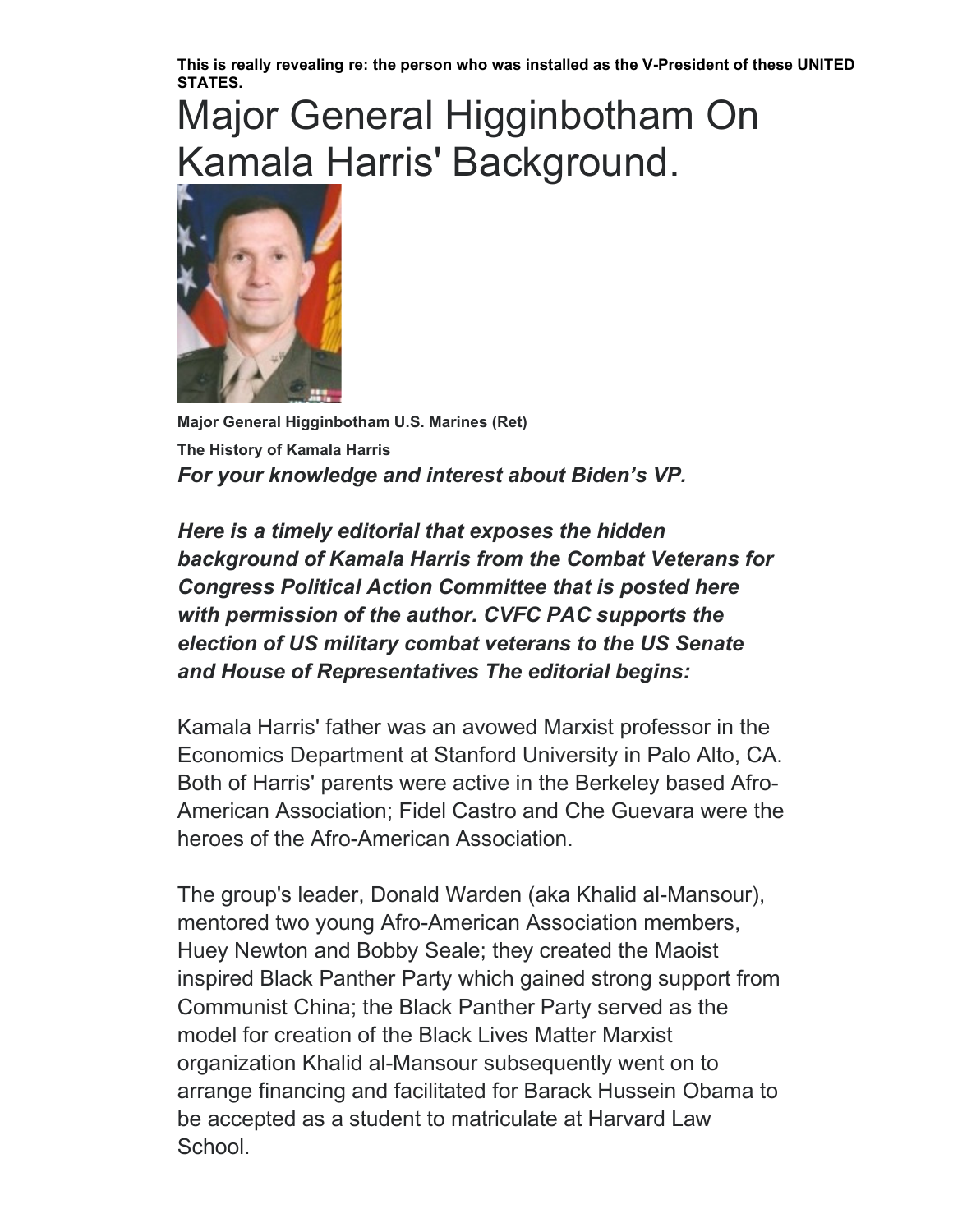Following her graduation from college, Harris returned to California and subsequently became the mistress of the 60 year-old married Speaker of the California Assembly, Willie Brown, Jr. Brown's political campaigns were supported and funded by Dr. Carlton Goodlett, the owner of The Sun Reporter and several other pro-Communist newspapers.

Brown was elected as Mayor of San Francisco, and strongly endorsed Harris' Marxist political philosophy; he guided Harris' political rise in California politics, leading to her election as California's Attorney General. Willie Brown, Jr. is a well-known long-time Communist sympathizer. Willie Brown, Jr. was initially elected to public office with substantial help of the Communist Party USA. Today, Willie Brown is widely regarded as one of the Chinese Communist Party's best friends in the San Francisco Bay Area.

While serving as San Francisco District Attorney, Kamala Harris mentored a young San Francisco Radical Maoist activist, Lateefah Simon, who was a member of the STORM Revolutionary Movement; Simon currently chairs the Bay Area Rapid Transit (BART) Board. Simon has always been close friends with the founder of Black Lives Matter Marxist Domestic Terrorists, Alicia Garza, as well as STORM member and avowed Communist, Van Jones. Harris has been openly and aggressively supporting Black Lives Matter Marxists; Kamala Harris is still closely associated with Maoist Lateefah Simon and Marxist Alicia Garza.

Kamala Harris's sister Maya Harris was a student activist at Stanford University. She was a closely associated with Steve Phillips, one of the leading Marxist-Leninists on campus and a long-time affiliate with the League of Revolutionary Struggle, a pro-Chinese Communist group.

Phillips came out of the Left, and in college he studied Marx, Mao, and Lenin, and maintained close associations with fellow Communists. Phillips married into the multi billion dollar Sandler family of the Golden West Savings and Loan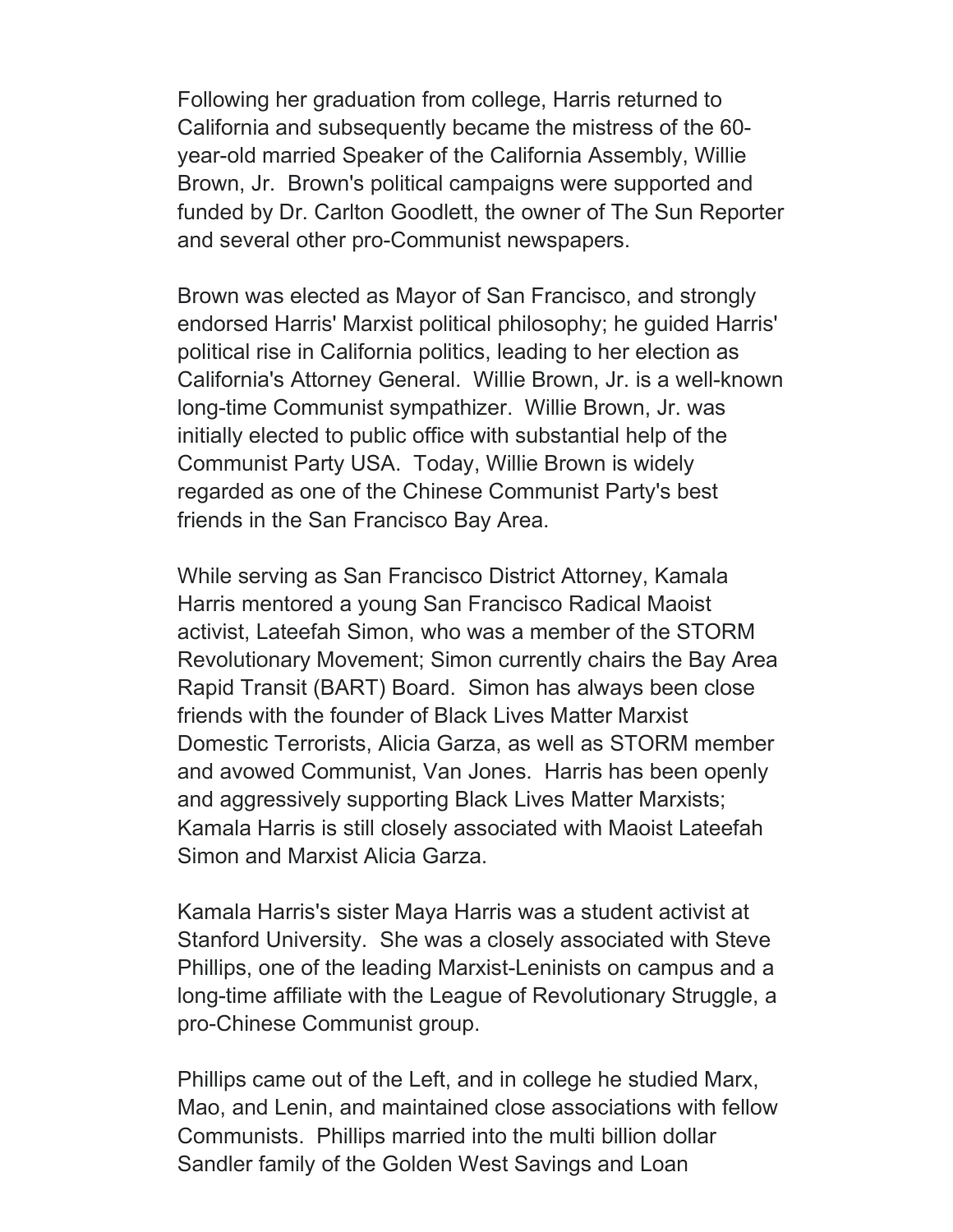fortune. He funded many leftist political campaigns, and the voter registration drives in the Southern and South Western states in order to help his friend, Barack Hussein Obama, defeat Hillary Clinton. Phillips has been a major financial sponsor for Kamala Harris's political campaigns for various California elective offices.

Harris' husband, Doug Emhoff works for the law firm DLA Piper, which "boasts nearly 30 years of experience in Communist China with over 140 lawyers dedicated to its 'Communist China investment Services' branch. He was just appointed to Professor at Yale to school future lawyers in the fine points of Communism. When she was elected to the US Senate,Kamala Harris appointed a Pro-Communist Senate Chief of Staff, Karine Jean-Pierre. Jean-Pierre was active with the New York-based Haiti Support Network. The organization worked closely with the pro-Communist China/Communist North Korea Workers World Party and supported Jean-Bertrand Aristide, the far-left Communist former president of Haiti and the radical Lavalas movement.

Fortunately for Harris, but potentially disastrous for the Republic, elected office holders are not subject to the security clearance process. If the FBI did a Background Investigation on Kamala Harris, she never would have passed, because of her 40-year close ties with Marxists, Communists, Maoists, and Communist China. Harris would never have been approved for acceptance to any of the 5 Military Service Academies, been appointed to a U.S. Government Sub-Cabinet position, or would have been approved to fill a sensitive position for a high security defense contractor. Yet, since Joe Biden was elected, Harris could be a heartbeat away from being President.

The U.S. constitutional Republic is being threatened by the People's Republic of Communist China (PPC) externally, and by their very active espionage operations within the United States. The People's Republic of Communist China (PPC), with 1.4 billion people, is governed by the 90 million member Chinese Communist Party (CCP), that has been working with